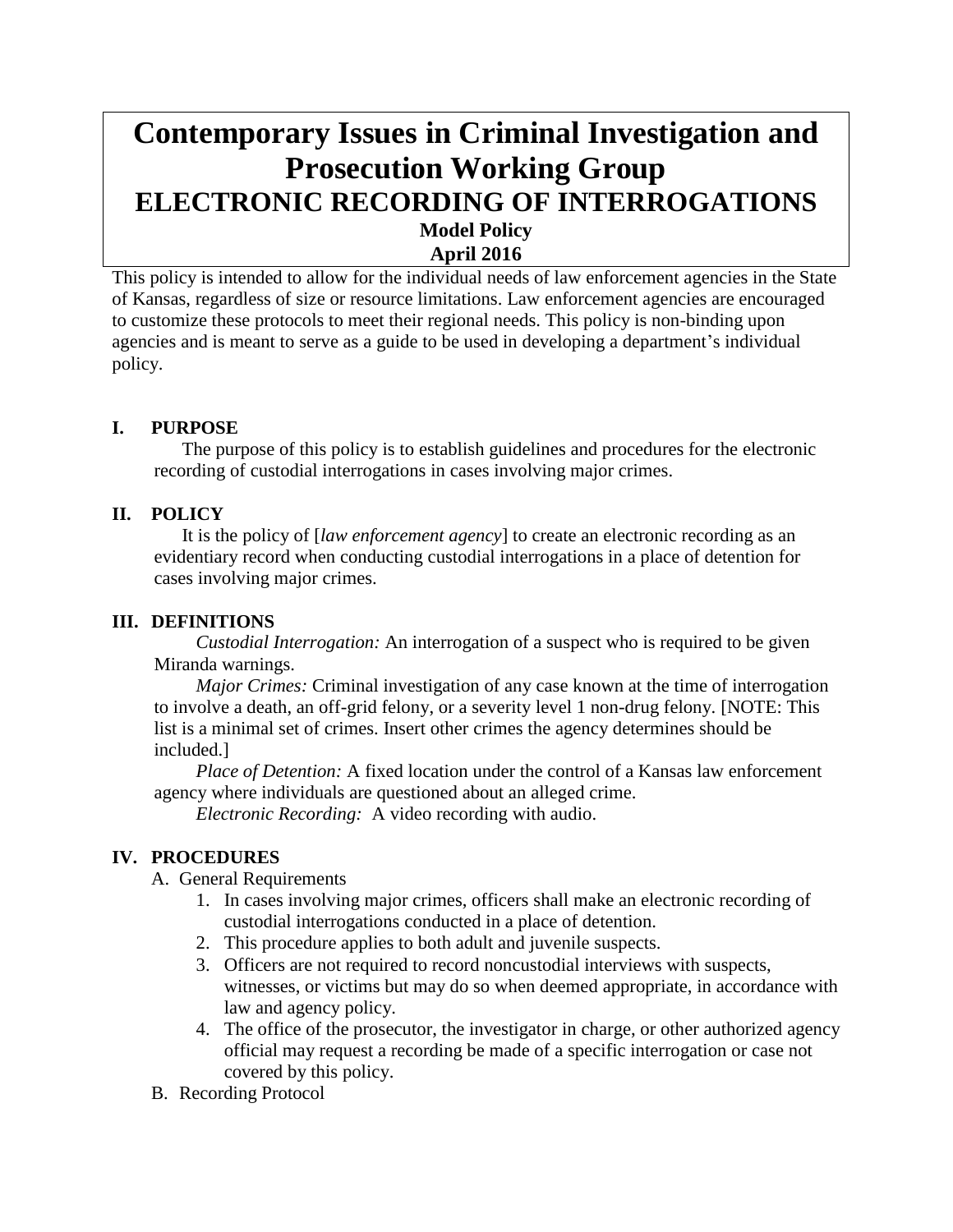- 1. Interrogations should be recorded in their entirety starting as soon as practicable upon the suspect's entrance into the interview room and concluding upon departure of the interrogator and suspect.
- 2. Each recording should verbally include:
	- a. Date and time the recording began,
	- b. Identification of participants,
	- c. Administration of *Miranda* warnings, even if the recording is a follow up to a prior interview or the suspect has been previously Mirandized, and
	- d. Date and time the interrogation ends.
- 3. Any lapse in the recording for comfort breaks or other reasons shall be verbally accounted for on the recording by a statement of the reason and time the recording is stopped and the time the recording resumes. It is acceptable to allow the recording to continue without interruption.
- 4. Recording or observing attorney-client conversations is prohibited unless such conversation is part of the interrogation process with an officer present.
- 5. If the original recording is stored on a server or cloud service that is not backed up, the recording should be:
	- a. Duplicated with the copy maintained in a secure place independent of the original,
	- b. Marked with the date, name of person interrogated, officer name, and agency case number, and whether the recording is the original or a copy, and
- 6. If the original recording is on a hard medium such as disc or memory stick,
	- a. The original should be handled as provided in agency evidence handling policies.
	- b. A copy shall be maintained in a secure place independent of the original.
- 7. Original recordings shall be retained in their original unedited form for the longest period of time required by agency policy, state law, the prosecutor, or a court. Disposal of original electronic recordings must comply with agency policy on disposal of evidence after conferring with the prosecutor. Destruction of the original should be documented in the agency case file.
- 8. Review the electronic recording to verify the recording successfully captured both video and audio and to assist with accuracy of written reports.
- C. Written Documentation
	- 1. If an electronic recording is not created as otherwise required by this policy, the reasons shall be documented.
	- 2. The reporting officer's follow-up report shall note if and how the interview was recorded.
	- 3. Key points of the entire interrogation procedure should be memorialized and documented in the written reports. Do not use "see video."
	- 4. Document where the interrogation took place, who was present, and the date and time it occurred.
	- 5. Document the reasons leading to any of the listed exceptions in subsection D.
	- 6. Document the electronic recording verification in subsection B.8.